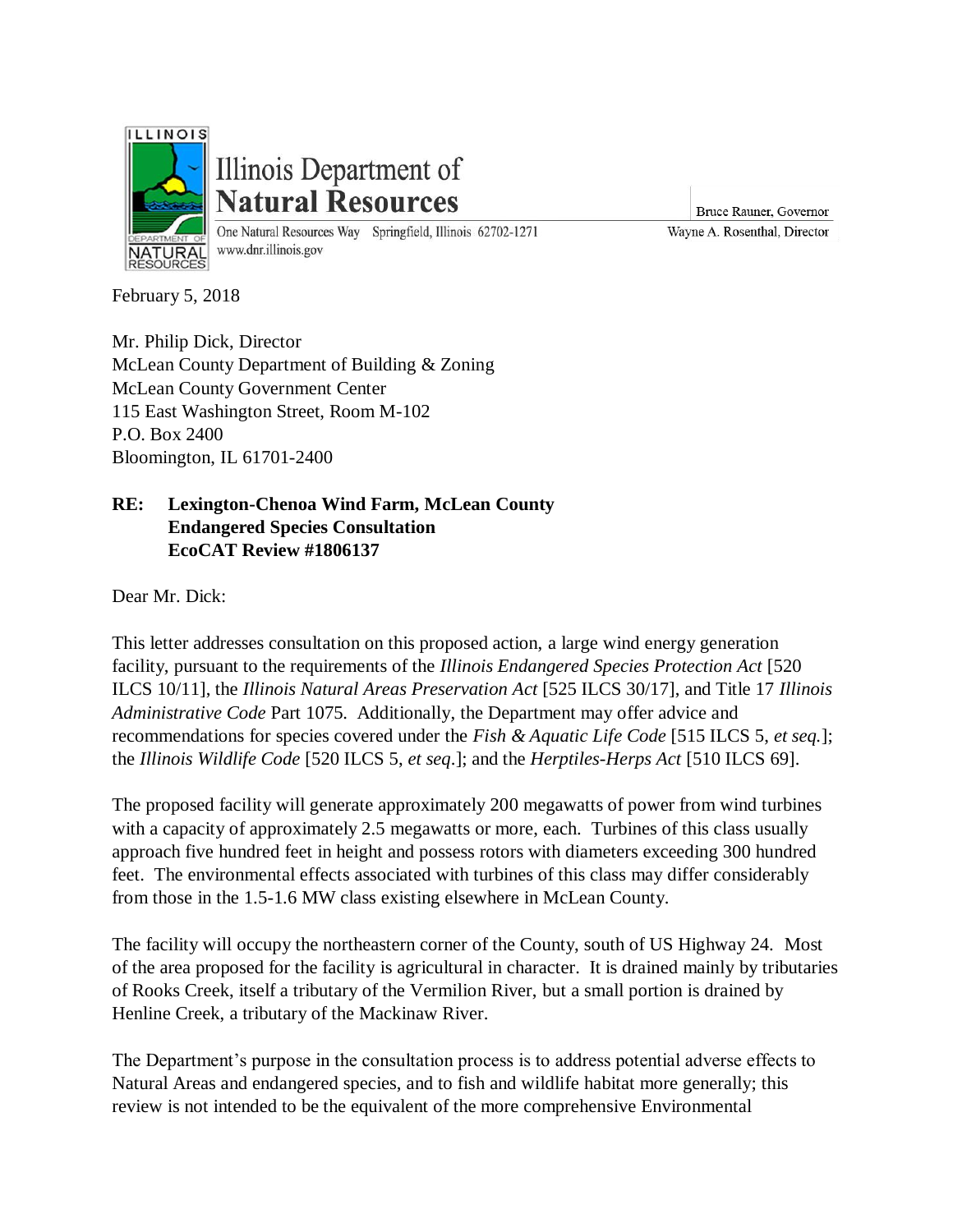Assessment (EA) or Environmental Impact Statement (EIS) produced for compliance with the *National Environmental Policy Act* (NEPA), which are required only for actions undertaken, authorized, or funded by the federal government. The products of this review are advisory recommendations which the County has the discretion to adopt, modify, or reject in accordance with the powers it possesses. The only exception is the case where going forward with the action would be certain to take endangered or threatened animals, when the applicant would be required to obtain an Incidental Take Authorization from the Department of Natural Resources for that species.

Here are the Department's recommendations concerning this facility, followed by discussion of each site or species' characteristics which justify the recommendations.

*Recommendation #1: The Department recommends the County consider imposing a requirement for the applicant to avoid siting wind turbines within one mile of Weston Cemetery Prairie Nature Preserve.* This may affect only turbines located in Section 10, Yates Township. While it may not assure there are no physical effects within the Nature Preserve, it is likely to reduce them below a level of significance. Turbines of the facility will still be easily visible from the Nature Preserve.

*Recommendation #2: The Department recommends the County consider imposing a requirement for the applicant to curtail turbine operations below wind speeds of 5.0 meters per second during the period from July 15 through October 15 to conserve endangered, threatened, and non-listed bats.* This measure will likely prevent the prohibited taking of endangered or threatened bats, and will reduce the mortality of non-listed bats by approximately fifty percent. While the project area is essentially treeless, migrating bats will still be subject to significant mortality.

*Recommendation #3: The Department recommends the County consider imposing a requirement to conduct three years of mortality monitoring to statistically quantify bird and bat mortality by species due to turbine operations.* If the County cannot do so, or chooses not to do so, the applicant should consider implementing such a program to demonstrate the level of mortality experienced and the species affected.

*Recommendation #4: The Department recommends the County consider imposing a requirement for the applicant to perform and report fish & mussel surveys 100 meters up and downstream of any proposed physical disturbance of a perennial stream channel or drain associated with Rooks Creek prior to disturbance of the channel.* This includes bridge or culvert improvements to facilitate transportation of turbine components. If the County cannot do so, or chooses not to do so, the applicant should consider doing so to avoid prohibited taking of previouslyundocumented State-listed aquatic animals which may be present.

*Recommendation #5: The Department recommends the County consider imposing a requirement for the applicant to avoid siting turbines within 500 feet of a perennial stream.* While this requirement will not eliminate effects to aquatic habitats from noise, vibration, and flicker, those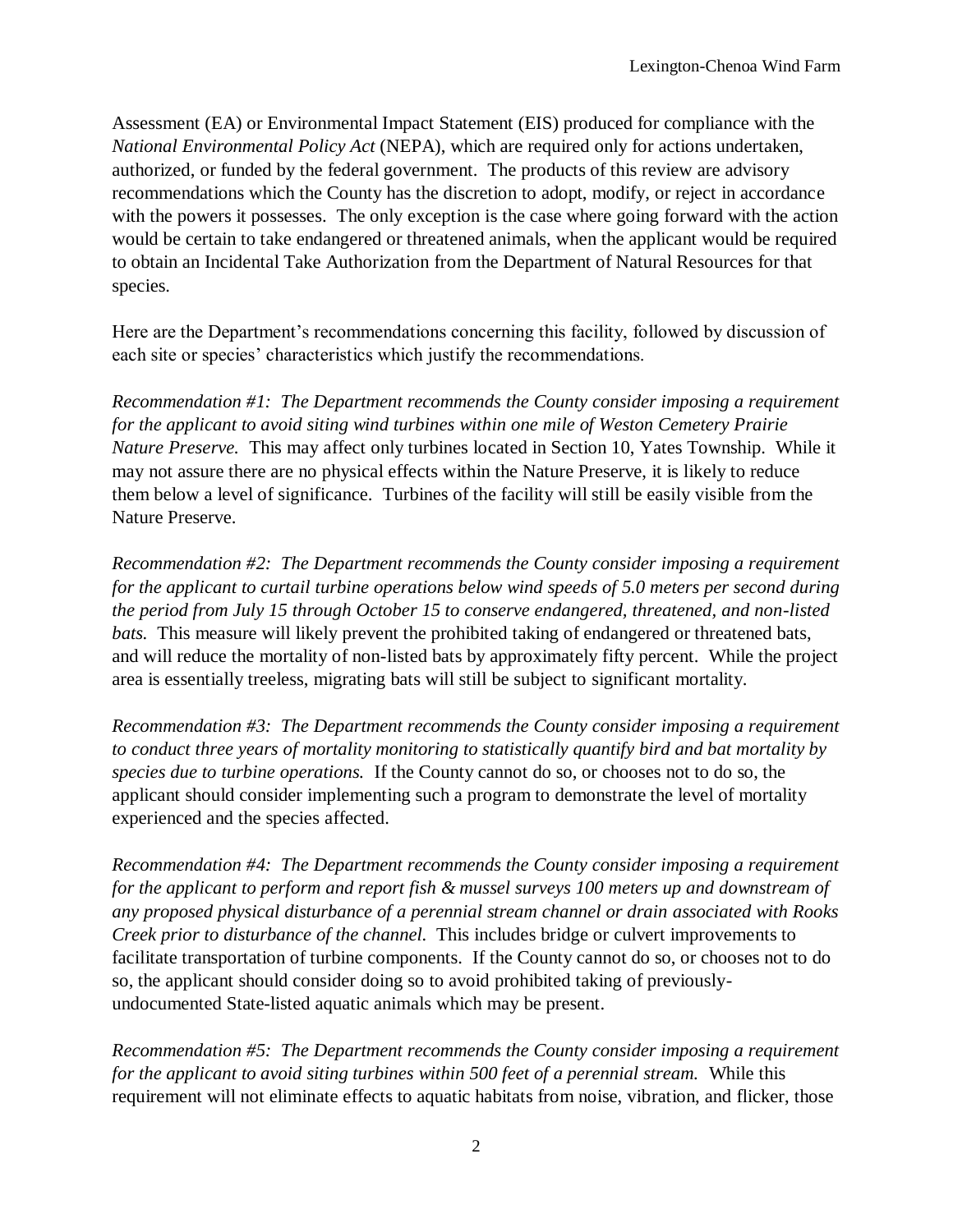effects, resulting from wave forms (noise and vibration), generally conform to the inverse-square law of physics, where doubling the distance reduces the impact to one-fourth. The Department does not believe 500 feet is adequate to fully-eliminate such effects, and such effects may still be significant at that distance, but a 500-foot setback is consistent with other setbacks applied to wind turbines and will assure such effects within the stream are diminished. Turbine operations will then be less likely to adversely affect populations of listed aquatic species. If the County cannot do so, or chooses not to do so, the applicant should consider voluntarily not siting turbines within 500 feet of perennial streams. Alternatively, the applicant could consider sponsoring scientific research to measure and report the effects of turbine noise, vibration, and flicker on aquatic organisms.

*Recommendation #6: The Department recommends the County consider assuring no wind turbines are sited within one-half mile of the Mackinaw River INAI Site (Henline Creek).* If the County cannot do so, or chooses not to do so, the applicant should consider voluntarily not siting turbines within half a mile of Henline Creek. Doing so will minimize any effects to the INAI Site and its essential habitat for State-listed species from wind turbine operations.

Supporting information for these recommendations is provided below.

#### **Natural Areas**

**Weston Cemetery Prairie Nature Preserve and INAI Site.** This five-acre Nature Preserve and INAI Site is located about five miles east of Chenoa, just north of US Route 24. Turbines associated with this facility will be clearly visible to visitors and to some forms of wildlife within the Preserve, but if the nearest turbine is at least one mile away, other impacts, such as noise and flicker, are unlikely to be significant. The Department believes visibility at this range is unlikely to adversely affect wildlife behavior.

Decades ago this Nature Preserve supported the State-listed threatened **Franklin's Ground Squirrel**, *Poliocitellus franklinii*. It may still do so, but no observations have been reported in recent years. Flicker shadows could have an adverse effect on this species, which is active in daylight and subject to avian predation. However, the orientation of the turbine array to the Nature Preserve is likely to subject the Preserve to only a few minutes of flicker, if any, on late winter afternoons, when this species is hibernating underground and would not be affected.

The IDNR generally seeks a one-mile setback for wind turbines near Nature Preserves. The information provided to the Department indicates that, with the possible exception of those in Section 10 of Yates Township, all wind turbines in this facility will be sited at a distance greater than one mile.

**Mackinaw River INAI Site.** The entire length of the Mackinaw River, from its headwaters near Sibley to its confluence with the Illinois River, is designated by this Department as an Illinois Natural Areas Inventory (INAI) Site; this medium-gradient river provides essential habitat for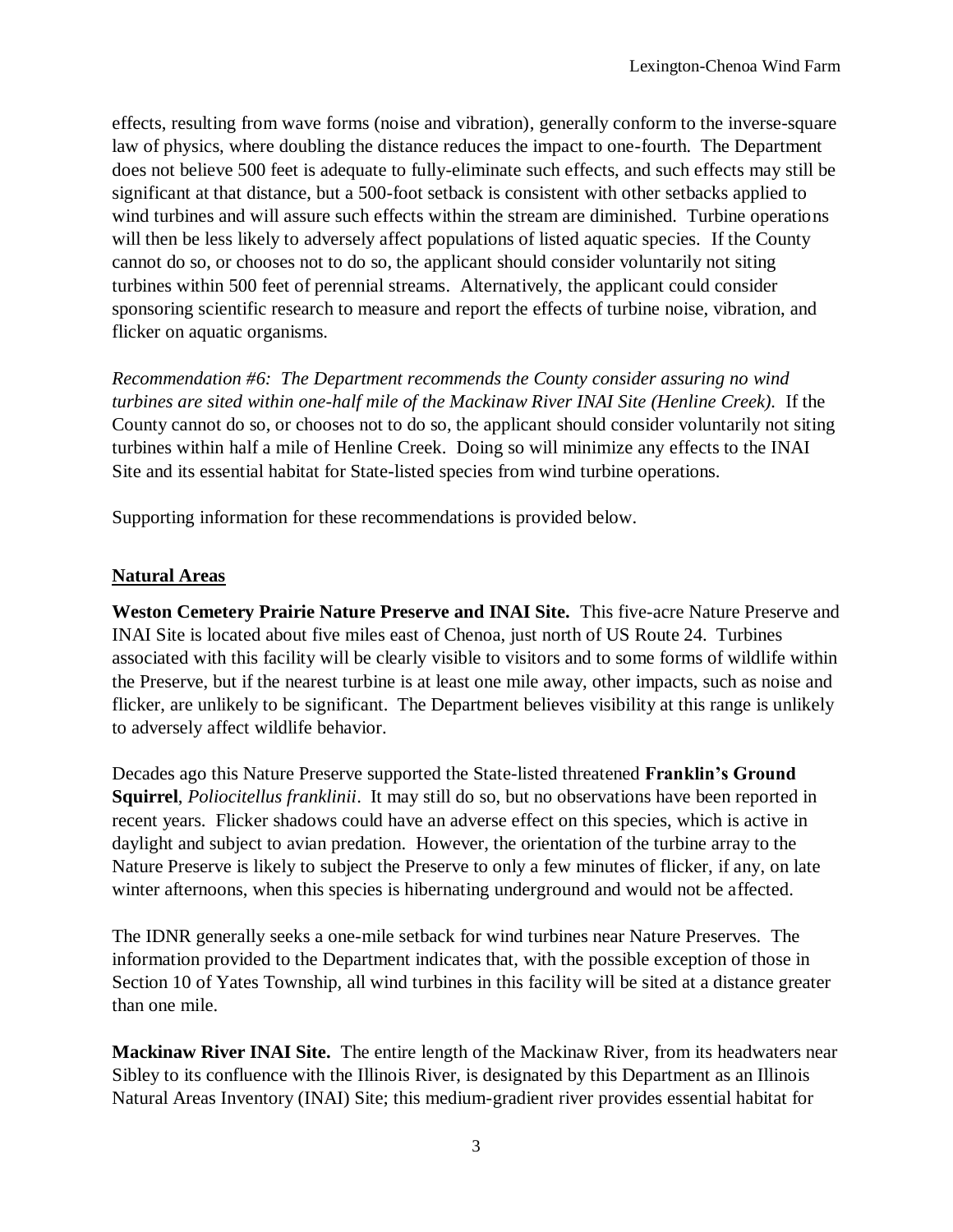several State-listed endangered or threatened species and supports unique and unusual assemblages of non-listed mussel invertebrates. One of its larger tributaries, Henline Creek, is included in the INAI designation because it, too, supports listed aquatic species. The INAI designation extends up Henline Creek to its intersection with the McLean-Ford County Line.

The Department requests a one-half mile setback from Henline Creek to minimize adverse effects from noise, vibration, and flicker to fish & wildlife present in this habitat. State-listed species known to be present or likely to be present in Henline Creek include the Slippershell Mussel and the Mudpuppy Salamander. More extensive descriptions of potential adverse effects to these species are described later.

**Vermilion River INAI Site.** Most of the Vermilion River (Illinois River Drainage) is designated by this Department as an Illinois Natural Areas Inventory (INAI) Site; this mediumgradient river provides essential habitat for several State-listed endangered or threatened species and supports unique and unusual assemblages of non-listed mussel invertebrates. The INAI Site includes one of its major tributaries, Rooks Creek, upstream to a point just north of the McLean-Livingston County Line, a stream especially noted in Livingston County for its diverse array of mussels as well as for the essential habitat it provides for the State-listed endangered Greater Redhorse. No turbines are proposed within one-half mile of the INAI-designated length of Rooks Creek.

However, the greater portion of the project area drains to Rooks Creek. Energy facilities entail a great deal of construction disturbance to roads, bridges, culverts, drains, and fields. A single turbine foundation may require the excavation and re-distribution of more than 300 cubic yards of soil. There is a significant risk of erosion with associated siltation and sedimentation of drains and streams. The Rooks Creek is noted for its high water quality, and its sand, gravel, and cobble substrate habitats support a wide diversity of invertebrate fauna. Siltation covers and chokes such habitats, suffocating aquatic organisms. Thus, it is very important that construction crews employ effective erosion controls to prevent the movement of soils into the streams feeding the Vermilion and Mackinaw Rivers. While this is a central element of the developer's agreement with the Illinois Department of Agriculture, it may fall to the County to assure such measures are fully deployed and adequately maintained.

Where underground power lines must cross drains and streams, open-trenching should be avoided if possible; directional boring is preferred where such crossings are necessary.

Where bridges on local roads must be widened or replaced to accommodate the transportation of wind turbine components, fish and mussel surveys should be performed to determine whether an Incidental Take Authorization from IDNR is necessary to allow endangered or threatened species to be relocated. The headwaters of Rooks Creek likely have not been evaluated for fish and mussel fauna, but it is possible such species may be present, as they are in Henline Creek. (Indian Creek, another tributary of the Vermilion River just east of the project area, has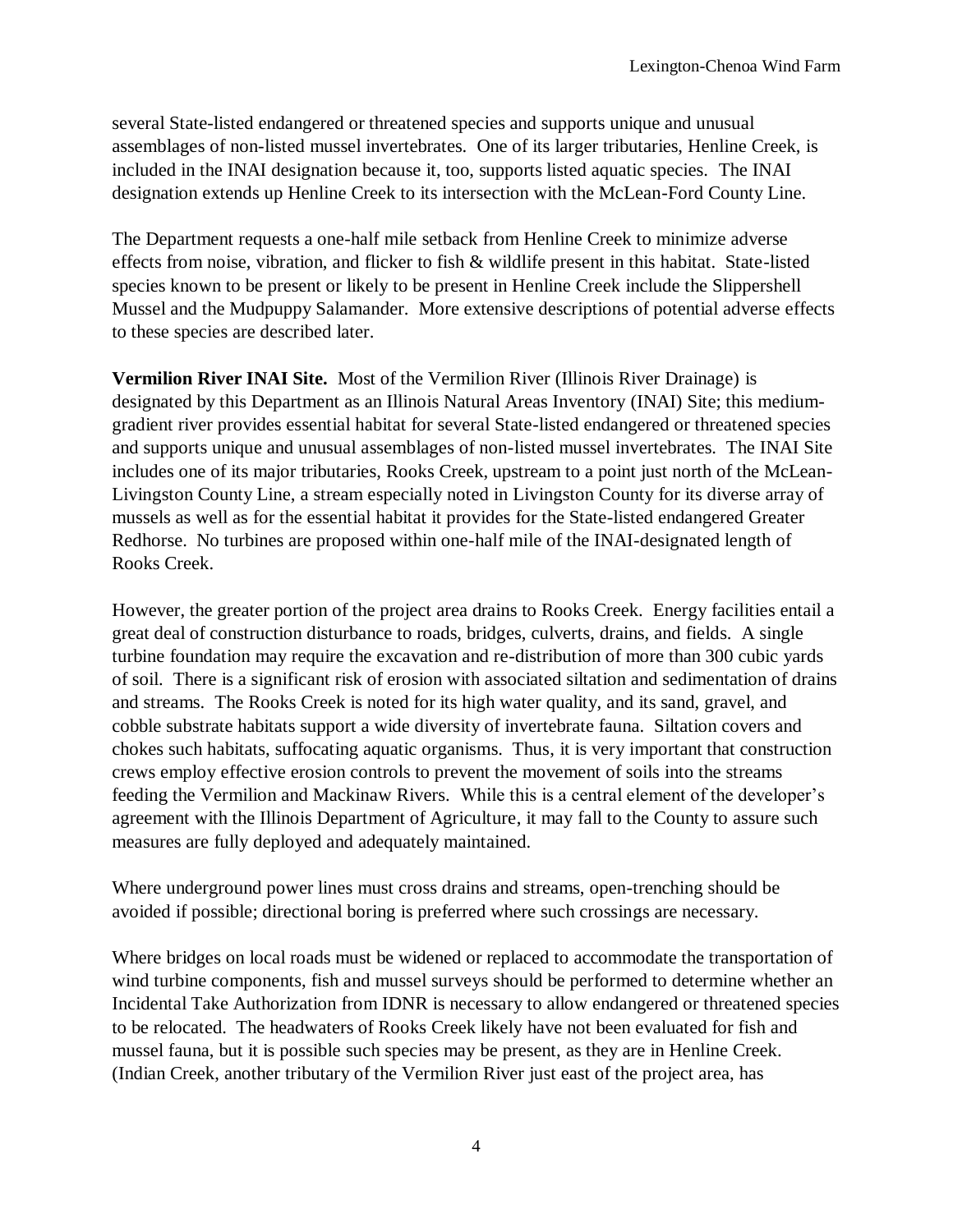documented records of the Slippershell Mussel.) The fact many portions of these streams have been channelized does not preclude them from supporting protected fauna.

Species diversity is an important characteristic of the Vermilion River INAI Site. Many fish are migratory to some degree, moving upstream to spawn and returning downstream. Juveniles and larvae of some species, such as the Greater Redhorse, use headwaters in the early stages of life to avoid predators present in larger streams. These movements are key elements in the life cycles of many other forms of aquatic life, particularly for mussels, which begin their lives as parasites on fish, who carry young mussels to new habitats. The operation of wind turbines may have adverse effects on fish movements due to blade shadows moving across streams, magnetic fields associated with power lines which cross beneath streams, and the noise and vibrations emanating from turbines. It has been demonstrated that traffic noises on bridges can interfere with fish attempting to breed several miles away.<sup>1</sup>

While this has yet to be shown or quantified for the operation of wind turbines, the Department considers such effects likely. To the extent that aquatic animals are excluded from habitat or cannot complete reproductive activity, species diversity in the Vermilion and Mackinaw River could be diminished over the long term. There is a need for scientific research to determine the existence and impacts of such effects.

## **Birds.**

 $\overline{\phantom{a}}$ 

A great deal has been written about the effects of wind turbines on birds, with the result that this has become a matter of concern to members of the public wherever wind energy facilities are proposed.

Experience in Illinois has shown that utility-scale wind turbines rarely kill more than six birds annually, with many killing none. Cumulatively, that amounts to thousands of individual birds annually, but because they are also distributed across hundreds of different species, these losses are not biologically significant, except for endangered or threatened species.<sup>2</sup>

Experience in Illinois has also failed to demonstrate that turbine siting has any discernable effect on avian mortality. Interested parties, including this Department, have been unable to predict with any accuracy the level of avian mortality, nor the avian species to which mortality occurs. Considering that Illinois is positioned to experience broad-front migration of most avian species, which birds will be killed and where they will die appear to be random events. Moreover, efforts

<sup>1</sup> Holt, Daniel E. and Johnston, Carol E.; "*Traffic Noise Masks Acoustic Signals of Freshwater Stream Fish*;" Biological Conservation 187 (2015); pp. 27-33. The authors found that noise caused by truck traffic over an interstate highway bridge interfered with the mating behavior of one fish species for a distance up to 12 kilometers (about seven miles) downstream.

<sup>&</sup>lt;sup>2</sup> The death of an endangered or threatened bird is always of legal significance, but the biological significance of a single mortality is less clear, varying across listed species; some losses are more crucial than others.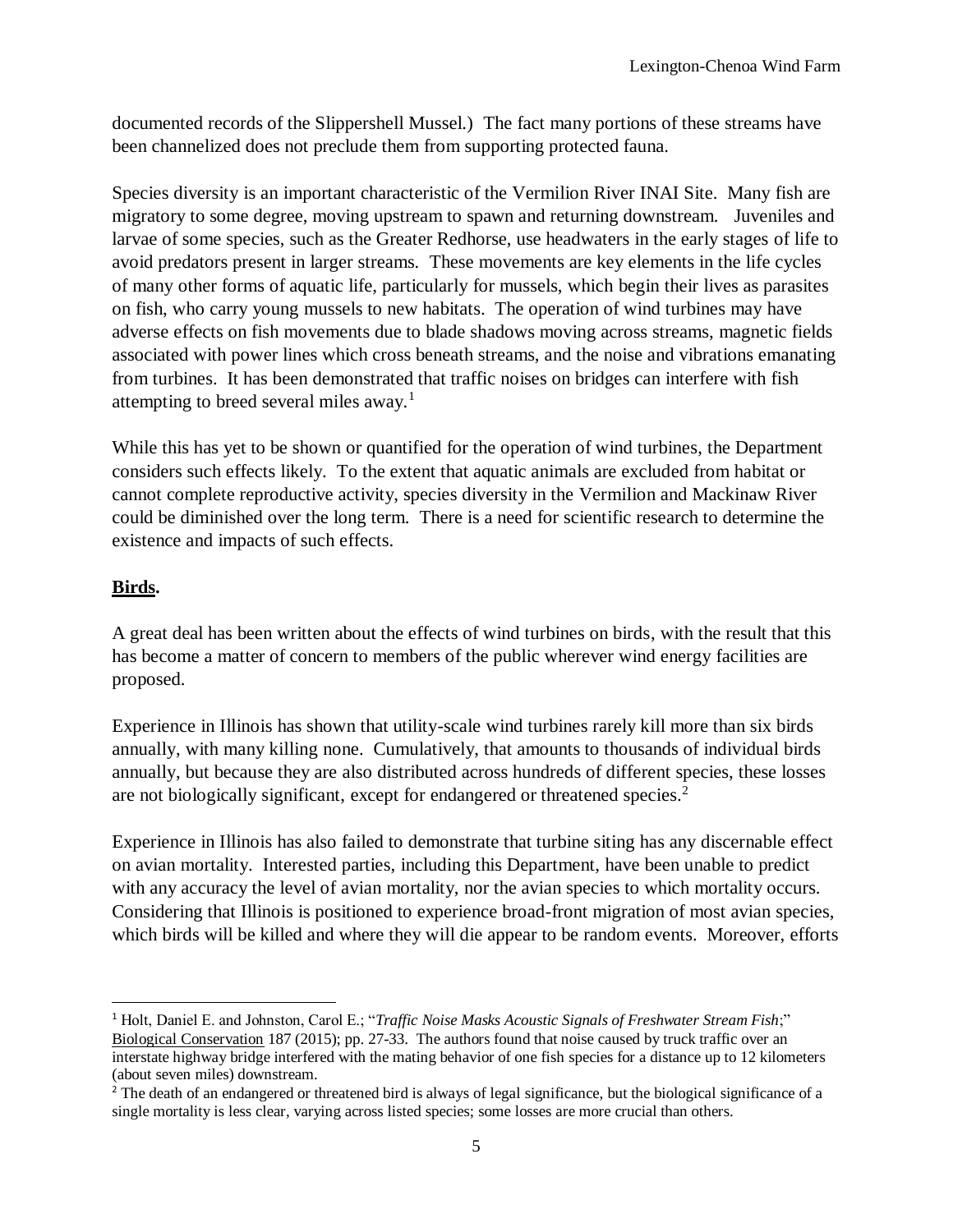to reduce mortality, such as painting rotor blades to be more visible to birds, have proven ineffective.<sup>3</sup>

Twenty-two of the 31 State-listed avian species in Illinois have been observed in McClean County in recent years, as reported by bird-watchers. In most cases these observations have occurred during annual spring and fall migrations, and most likely occurred in habitats which will be unaffected by turbine construction or operation. IDNR, by contrast, records only documented breeding efforts (males calling on territory, nests, the presence of juveniles). No breeding of listed avian species has been reported to IDNR within the proposed boundaries of this facility. Nevertheless, migrants are as susceptible to collision mortality as breeding residents. The only known instance of a State-listed bird being injured or killed at a wind energy facility in McLean County occurred in September 2007, when a juvenile **Osprey**, *Pandion haliaetus*, was injured while attempting to perch on a turbine nacelle. This bird was treated and released the following day and continued its migratory movement. This remains the only reported incident involving wind turbines and Ospreys in Illinois.<sup>4</sup>

Other State-listed birds which have been reported as killed at Illinois wind turbines include the loss of a single endangered **Black Rail**, *Laterallus jamaicensis*, and four threatened **Black-Billed Cuckoos**, *Coccyzus erythropthalmus*. The latter bird illustrates the difficulty of anticipating mortality for particular species.

These four losses occurred at two wind energy facilities located on opposite sides of the State; each facility reported one mortality in successive years, and each facility has since sought and received an Incidental Take Authorization<sup>5</sup> from the Department, since it appears such losses are likely to continue in these locations. However, these losses occurred at turbines located far from habitat suitable for this species, far from any records of breeding activity, and where no such birds were observed during pre-construction assessments. By contrast, other State-listed bird species which were observed at and near these facilities (Upland Sandpiper; Loggerhead Shrike) were not killed or injured. Consequently, the Department cannot say with confidence that this facility will, or will not, kill any State-listed birds during its operation.

In 2007, the State-listed endangered **Loggerhead Shrike**, *Lanius ludovicianus*, was observed nesting in a white pine tree at a farmstead adjacent to the project area. The nest was unsuccessful in fledging any young, likely due to farm cats, and the nesting attempt has not been repeated. This occurrence was deemed unusual in that this species' diet is comprised mainly of larger insects and smaller mammals, but it requires barbed wire or thorny trees and shrubs on

 $\overline{a}$ <sup>3</sup> The rotor blade that kills a bird is invisible to the bird due to the blade's speed of motion, no matter its color.

<sup>&</sup>lt;sup>4</sup> Information on avian mortality is typically gathered only where a wind energy facility is conducting mortality monitoring, and that usually ceases after two or three years of operation; some facilities conduct no mortality monitoring at all. Nevertheless, the Department believes sufficient monitoring has occurred at Illinois facilities to fairly characterize avian risk.

<sup>5</sup> Pursuant to the Illinois Endangered Species Protection Act, the Department may authorize taking that is otherwise prohibited which occurs due to a lawful activity, provided the taking will not jeopardize the survival or recovery of the species. 520 ILCS 10/5.5. These Authorizations were #139 and #140.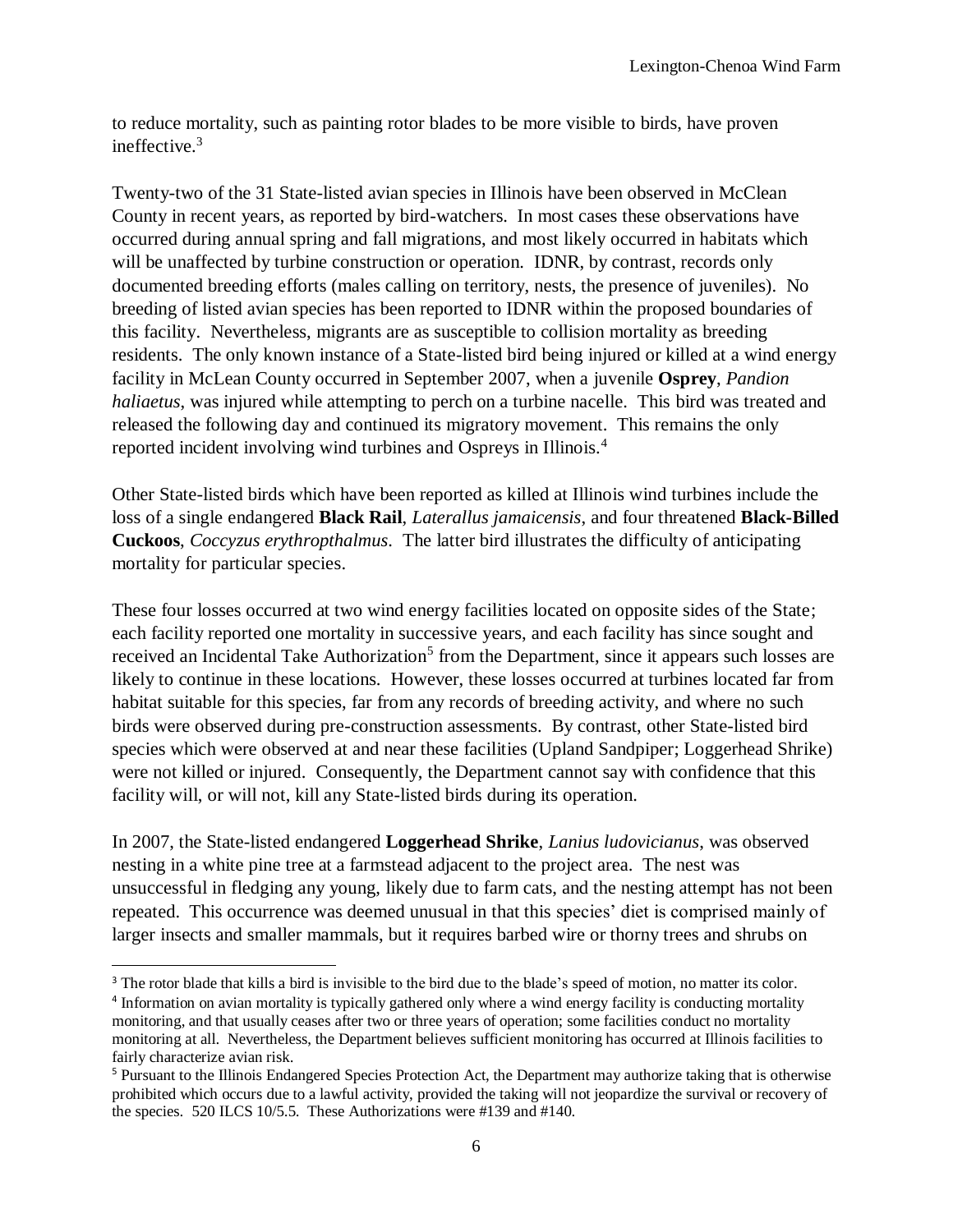which to impale its prey for several days, after which it can more easily be dismembered and consumed. It is more typically found in grassland habitats, which are absent in this vicinity. The Department considers it unlikely the project will adversely affect this species.

The State-listed endangered **Upland Sandpiper**, *Bartramia longicauda*, has nested in the past at Weston Cemetery Prairie, but the last observed instance was in 1972. More recent observations in McLean County have been south of the Mackinaw River. The species is regarded as a ground-nesting grassland bird, but it has been found in grassed waterways and along roadsides. The Department considers its presence in this project area as possible, but unlikely.

The federally-listed endangered **Whooping Crane**, *Grus canadensis*, has been observed in McLean County. These birds are part of an experimental population which breeds in Wisconsin and migrates to Tennessee and Florida in the winter, stopping to rest and forage along the way. Several years ago, a Whooping Crane with two broken legs, an injury typically associated with power-line collisions, was recovered from a field southeast Gridley, but died before it could be treated. The incident serves to demonstrate that this species does stage through McLean County but, in more than a decade since the Eastern Flock was established, there have been no incidents of fatal interactions with wind turbines.

Wind energy generation facilities also directly adversely affect birds in non-lethal ways or indirectly, such as by exclusion from habitat, disruption of habitat, alteration of breeding behavior, or altering the behavior of prey or predators.

For example, the Department has noted that the State-listed **Northern Harrier**, *Circus cyaneus*, is almost always reported from pre-construction avian assessments for wind energy facilities, but is always absent from post-construction assessments. The Department speculates this species, which hunts by sound more than by sight, is prevented from locating prey within a wind facility due to the noise generated by wind turbines. Whether or not this is the reason, it is clear this species is excluded from the use of habitat encumbered with turbines.

Another species similarly excluded is the non-listed **American Golden Plover**, *Pluvialis dominica*. Experience in Illinois and Indiana wind energy facilities has shown this species is excluded from habitat with one-quarter mile of a wind turbine, apparently due to an aversion to vertical structures and "breaks" in habitat; the species also avoids roads and buildings. Given the road, property line, and human habitation setbacks required under most wind turbine siting ordinances, this species is effectively excluded from all habitat within a wind generation facility. The cumulative effect of multiple wind facilities is of concern, because this arctic-bound species must spend several weeks on the ground in the Midwest as it molts into its arctic plumage, and not every open field provides suitable habitat.

Turbine noise, though slight to human ears, can be sufficient to interfere with bird songs essential to breeding success. Research on the effects of highway noise has demonstrated that males of some species nesting close to roads must alter the pitch of their songs to be heard, but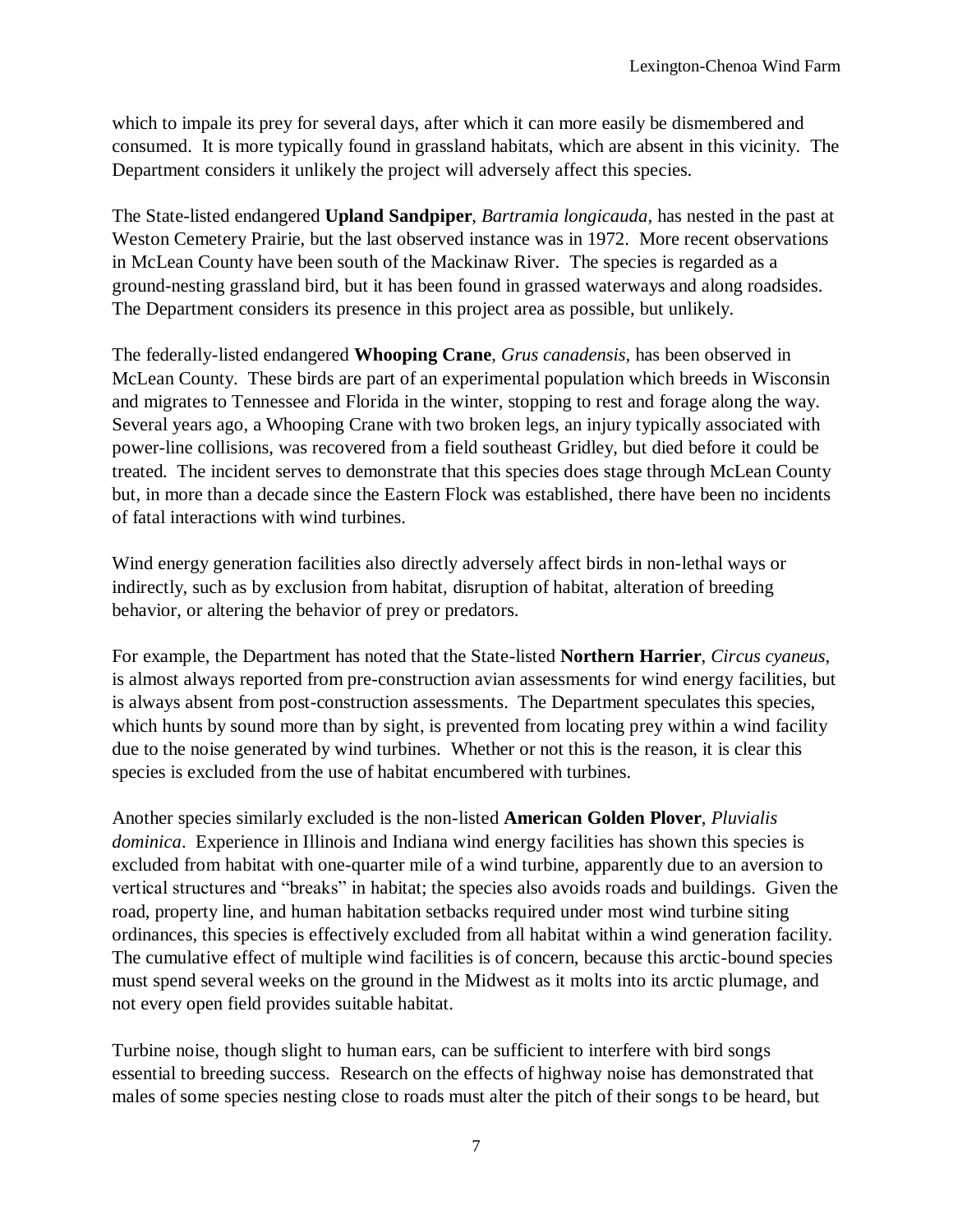that females remain more responsive to the original pitch, resulting in infidelity or a lack of breeding success within 500 feet of busy highways. The same may be true for utility-scale wind turbines.

The presence of turbines can alter the behavior of prey and predators. Whether due to motion, noise, or shadow-flicker, turbine operation may stress small mammals, resulting in a heightened state of alert which helps them avoid avian and mammalian predators. Because of avian and bat mortality due to blade collisions, some mammalian predators, such as **Coyotes**, *Canis latrans*, learn to scavenge beneath wind turbines for easy meals and take other prey as the opportunity arises. This was demonstrated at another wind energy facility in McLean County when Common Pheasants, *Phasianus colchicus,* were tallied as the most common bird "killed" in a turbine mortality study. Pheasants do not fly high enough to be struck by turbine blades but all featherspots were attributed to the turbine. However, the more likely explanation is that these birds, attracted to the open study plots, were killed by scavenging coyotes. Coyotes have also been directly observed moving from turbine to turbine without foraging between them.

The State-listed endangered **Upland Sandpiper**, *Bartramia longicauda*, has been documented as breeding in McLean County fields south of the Mackinaw River between Lake Bloomington and I-55. There is no reason to believe this species does not also breed in fields north of the River. While grazed pasture is a preferred breeding habitat, this species has been documented as nesting in roadsides and grassed waterways in corn and bean fields. Elsewhere in McLean County, this species has continued using habitat within sight and sound of operating wind turbines. The Department has seen no evidence this species is excluded form habitat due to the presence of wind turbines. No Upland Sandpipers have been reported to the Department as being taken due to wind turbines. Perhaps the greatest risk to this species is that an established but unknown nest may be disturbed or destroyed during the construction phase of the project.

Turbines proposed for this facility may lie within the foraging range of **Bald Eagles**, *Haliaeetus leucocephalus*, nesting along the Vermilion and Mackinaw rivers and their tributaries. Although no longer listed as endangered or threatened, this species continues to be federally-protected under the *Bald and Golden Eagle Protection Act* (BGEPA). **Golden Eagles**, *Aquila chrysaetos*, do not breed or nest in Illinois but sometimes appear as a winter migrant as far south as St. Louis. Accounts of eagle fatalities due to wind turbines almost always involve the Golden Eagle; the mortality of Bald Eagles due to wind turbines is extremely rare, and none have been reported in Illinois. However, the Illinois population of Bald Eagles continues to expand at a rapid rate, and new pairs are colonizing sites, even in cities, which would have been avoided in the past. The Department believes the risk this facility poses to Bald Eagles is slight.

#### **Bats.**

Wind turbines take a far greater toll on bats than on birds. Utility-scale wind turbines in the 1.5/1.6 MW class in Central Illinois, when operated normally throughout the year, kill an average of 15 bats per year. Because turbines in the 2.5 MW class begin operations at lower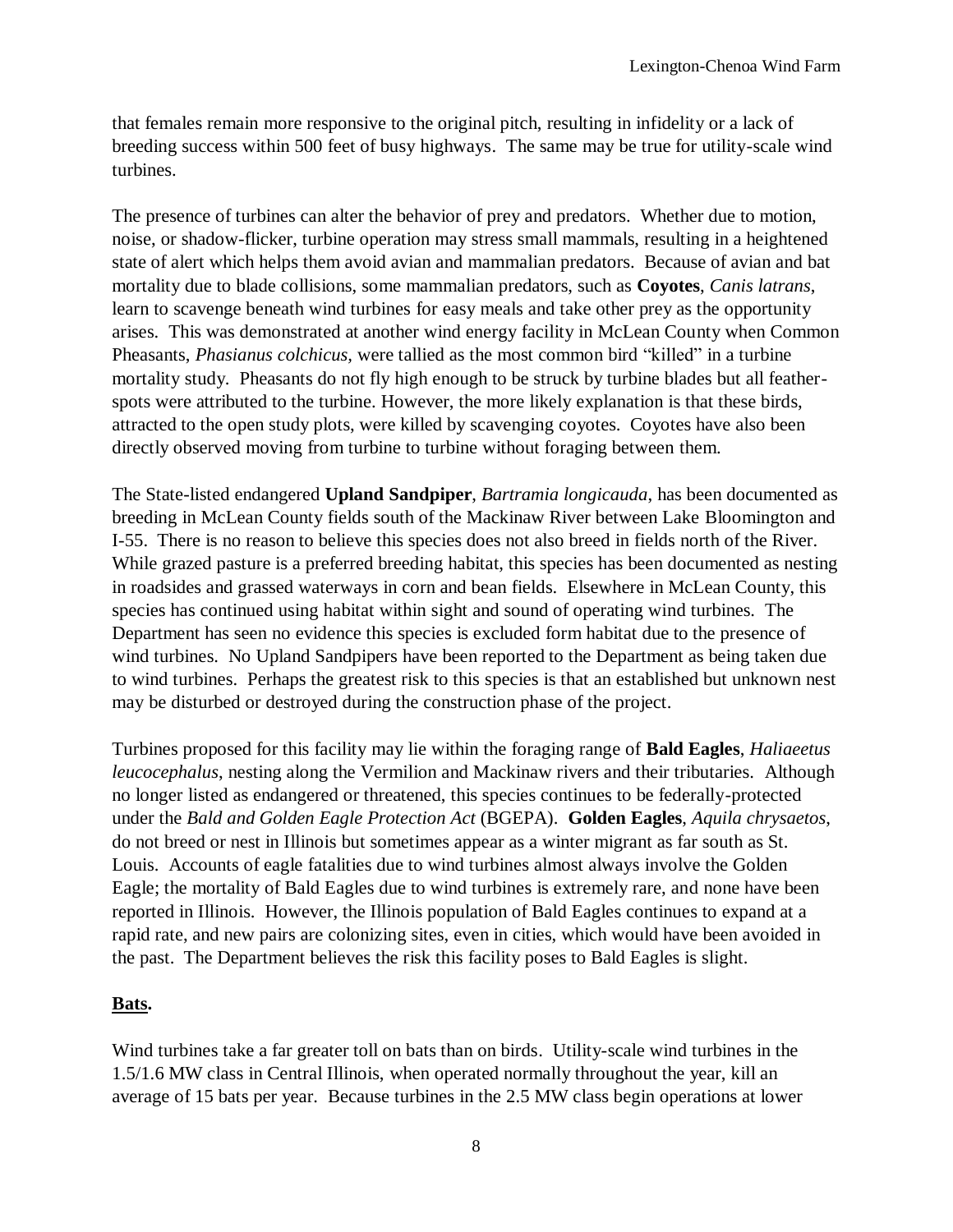wind speeds and have larger rotor diameters, they can be expected to kill higher numbers of bats unless measures are taken to reduce bat mortality.

The great majority of bats killed by wind turbines belong to three non-listed species of migratory "tree" bats, so-called because they do not hibernate and migrate south for the winter. While proportions vary, it is not unusual for 90% or more of bats killed at an Illinois wind facility to be **Hoary Bats**, *Lasiurus cinereus*; **Silver-Haired Bats**, *Lasionycteris noctivagans*, and **Eastern Red Bats**, *Lasiurus borealis*. Losses for these long-lived species are so severe that experts are estimating they will all be listed as endangered by mid-century even if no more turbines were built after 2014. Since wind energy facilities are expanding rapidly, conservation of these species will become increasingly important. These bats do not suffer losses from White-Nose Syndrome, to which only cave-hibernating bats are exposed.

The federally-listed and State-listed endangered or threatened bats whose range includes McLean County belong to the *Myotis* genus: the endangered **Indiana Bat**, *Myotis sodalis*, and the threatened **Northern Long-Eared Bat**, *Myotis septentrionalis*. (The latter species has been documented near Fairbury along Indian Creek.) The range of a third species, the **Little Brown Bat**, *Myotis lucifugus*, also includes McClean County. These bats hibernate in mines and caves, where the White-Nose fungus is an ever-present threat. Two other cave-hibernating species may also be present: the **Tri-Color Bat**, *Perimyotis subflavus*; and the **Evening Bat**, *Nycticeius humeralis*. While these bats roost and forage generally near and above tree canopies, each has been tallied as a wind turbine fatality in Illinois.

The Little Brown Bat was once Illinois' most common species, followed closely by the Northern Long-Eared Bat, but these species have proven highly susceptible to White-Nose Syndrome, with annual mortality exceeding 90%. Once easily captured in surveys, they are now difficult to find. The Indiana Bat, by contrast, appears to have suffered only an approximate 20% reduction in population numbers due to this disease. The US Fish & Wildlife Service is studying whether to list the Little Brown Bat and, on December 20, 2017, announced the beginning of an effort to evaluate the listing status of the Tri-Color Bat. It is likely these species will become federallylisted (and State-listed) at some point during the useful life of this facility.

Before the 2013 advent of White-Nose Syndrome (WNS) in Illinois, there had been no reported losses of Indiana Bats or Northern Long-Eared Bats at Illinois wind turbines, and relatively few reports of mortality for the Little Brown Bat, Tri-Color Bat, or Evening Bat. The hunting and habitat preferences of the two groups of bats account for the great difference in wind turbine mortality. The cave-hibernating species prefer to forage just below, just-above, or within the forest canopy; wind turbines are seldom built in proximity to trees. These bats do fly across and over open spaces, but tend to stay below 30 meters (100 feet), and even lower, and so are much less likely to collide with turbine rotors. By contrast the larger and heavier "tree" bats prefer foraging over open fields and often at higher altitudes, and during higher wind speeds. This is especially true in August and September when these species migrate from northern breeding grounds to southern climes where food remains available during the winter.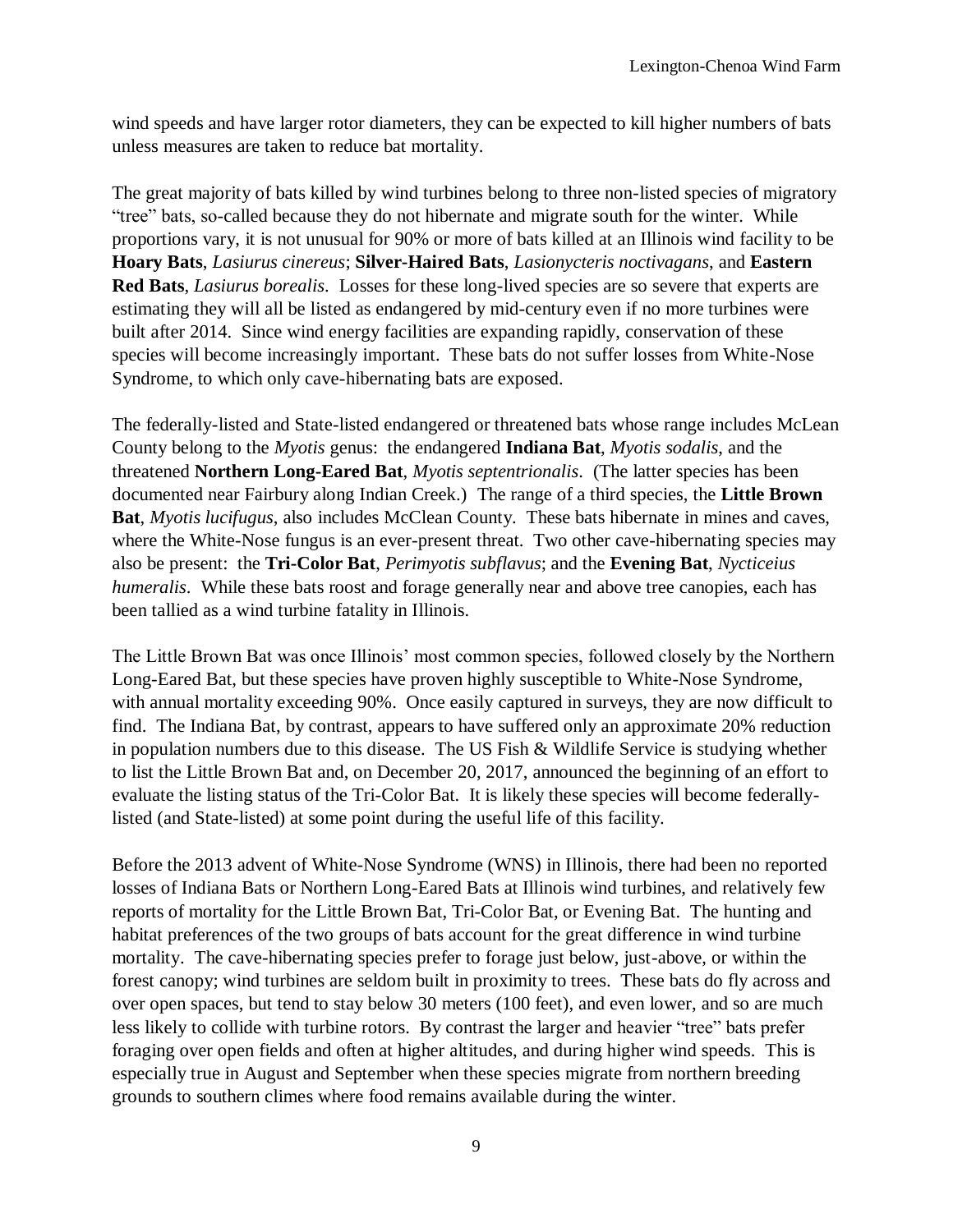There is an inverse relationship between wind speed and the number of bats in the air, and which species comprise them. Numerous research studies have shown that if turbine operations are not initiated until higher winds are present, total bat mortality can be reduced by more than 50%, and mortality for *Myotis* species by even more. However, the industry trend is to deploy turbines which can begin operations at ever-lower wind speeds, thus making more areas with poorer wind resources viable locations for a wind energy facility. Whereas the turbines deployed earlier in McClean County could cut-in at wind speeds of 4.5 or 4.0 meters per second (m/s), the larger more modern turbines do so at 3.5 or even 3.0 m/s.

At present, one Indiana Bat and four Northern Long-Eared Bats have been reported killed at Illinois turbines. Each turbine was being operated "normally," that is, in accordance with manufacturers' recommended wind speeds, and all but one of these bats died during the fall migration period, which may begin as early as mid-July and runs through October in most parts of Illinois. Currently, based on experience in this State, the Department is recommending that turbine operations be curtailed below wind speeds of 5.0 m/s between July 15 and October 15 to avoid killing listed bats; this is also the wind speed which reduces total bat mortality of all species by approximately 50%. However, unless directed by the local government with jurisdiction, or pursuant to a State or federal Incidental Take Permit,<sup>6</sup> operation of a wind facility in this manner remains voluntary with the facility owner.

The applicant for this facility intends to conduct acoustic monitoring of bat activity. The Department anticipates little, if any, activity by *Myotis* bats will be detected. In 2010, a maternity colony of the Northern Long-Eared Bat existed on the South Fork Vermilion River near its confluence with Indian Creek. While Indian Creek is not far east of the project area, extensive forays of *Myotis* bats based along Indian Creek into the project area appear unlikely. Bats using the Vermilion River most likely hibernate at the Blackball Mine near LaSalle, which means they would be unlikely to migrate through the turbine array proposed for this project. Nevertheless, the potential for high rates of annual bat mortality among non-listed species remains a grave concern.

#### **Fish, Amphibians, Reptiles, and Mussels.**

 $\overline{a}$ 

Fish can be affected by alterations or disturbances to habitat, such as loss of access due to obstruction, reduction in water quality, siltation and sedimentation, noise, and vibration. Fish can also be relatively mobile, migrating up and downstream in response to flow conditions or biological imperatives. Apart from their important role as aquatic predators, fish play an important role in the life-cycle of all North American mussels, save one. For several weeks, juvenile mussels (glochidia) act as parasites on fish gills, and this is the main mechanism for

<sup>&</sup>lt;sup>6</sup> At present, only one wind energy facility in Illinois possesses both a federal and state Incidental Take permit, the Pioneer Trail facility in Ford and Iroquois Counties (Illinois ITA #134). After two years of operating only above 5.0 m/s during the period from August 1 to October 15, no *Myotis* species of bats were killed, and the average mortality per turbine was held to about 7.5 bats per turbine. That facility deploys 1.6-MW GE turbines.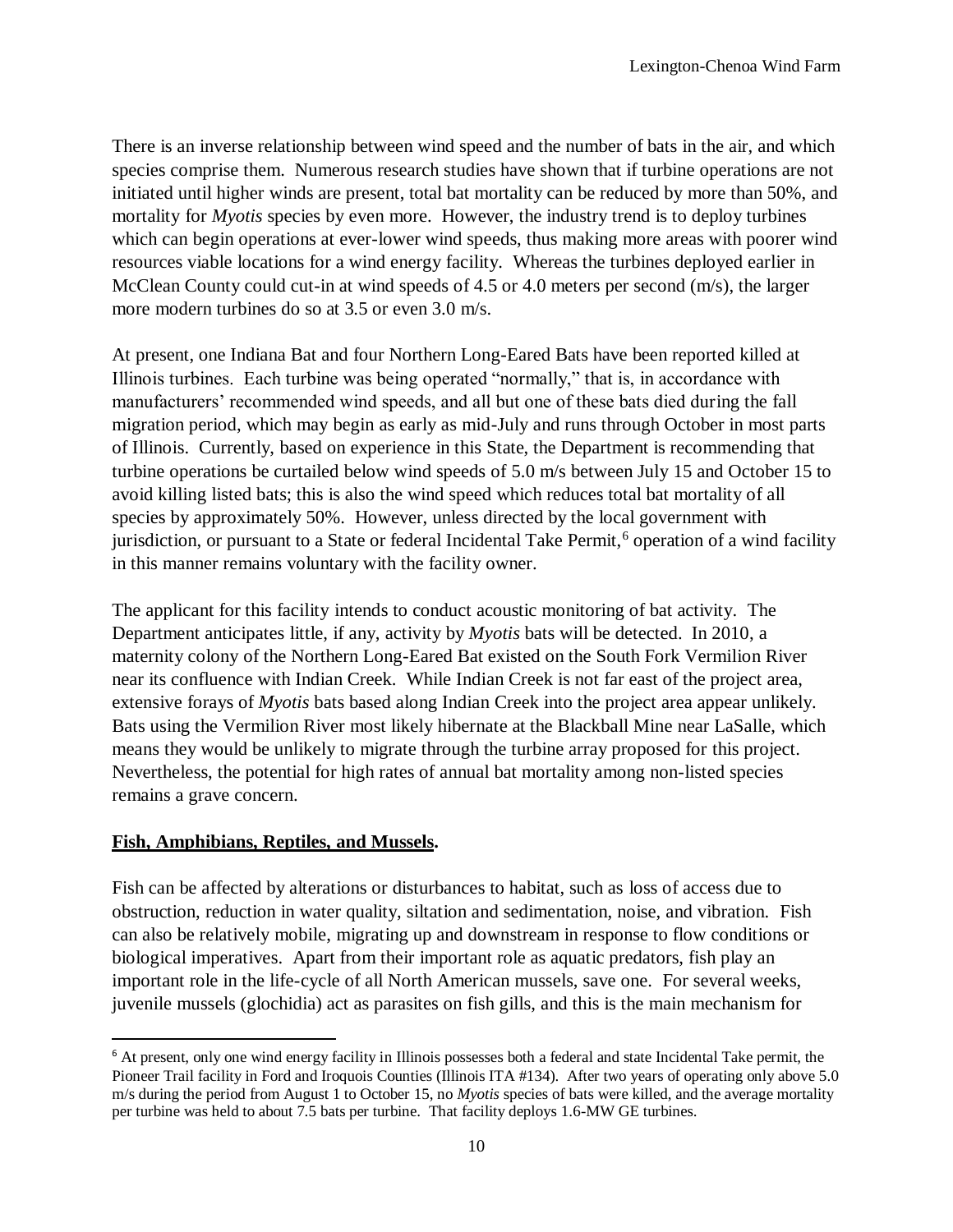mussel dispersal to new habitats. Often, mussels require a specific fish host to successfully reproduce.

The only currently State-listed fishes recorded from the Mackinaw River watershed are the recently-listed **Brassy Minnow**, *Hybognathus hankinsoni*, and the **Lake Sturgeon**, *Acipenser fulvescens*. The Brassy Minnow record is decades old and thus may be unlikely in this vicinity. At least two Lake Sturgeon were present below the spillway of Lake Bloomington in 2009, having ascended Money Creek until they could go no further. Lake Sturgeon are a species noted for long-distance movements, and could occur anywhere in the watershed where access is possible. A species with few predators because of its size and "armor," it feeds on invertebrates on the streambed and seems unlikely to be sensitive to noise, vibration, or shadow flicker.

Other listed fishes may occur in the Mackinaw River watershed, such as the **American Eel**, *Anguilla rostrata*, and the **American Brook Lamprey**, *Lethenteron appendix*. Eels breed in the Atlantic Ocean, but females may spend 20 years or more in freshwater streams of the Midwest; many records for this species occur in the Illinois River upstream of the mouth of the Mackinaw.

The non-parasitic American Brook Lamprey spends up to four years as a larva (ammocoete) buried in stream detritus and is chronically under-sampled; non-standard techniques have the best chance of detecting it. The Mackinaw River lies within its range and its excellent water quality suggests habitats in the watershed are suitable for this species.

The Vermilion River watershed supports the State-listed endangered **Greater Redhorse**, *Moxostoma valenciennesi*, and the State-listed threatened **River Redhorse**, *Moxostoma carinatum*. Smaller creeks provide important habitat for the Greater Redhorse, which has been collected at several points on Rooks Creek in Livingston County; how high they may ascend the watershed is unknown.

Although not documented from Rooks Creek, the State-listed threatened **Slippershell Mussel**, *Alasmidonta viridis*, is present elsewhere in small streams of the Vermilion River watershed, and Rooks Creek supports a diverse array of more than ten species of mussel fauna, so that the presence of the Slippershell would not be surprising.

Maintenance of good water quality, and control of siltation and sedimentation are important to these species, but the essential element is the access of host fish species to reproductive female mussels at the right time of year. The exclusion of host fish from the vicinity of reproductive mussels could effectively halt reproduction and recruitment to existing populations, as well as preventing the establishment of new populations in suitable habitat not now occupied by these species, hampering their Statewide recovery. Hence there is the potential for noise, vibration, and flicker from turbines sited close to tributary streams to adversely modify essential mussel habitat to the extent that host fish are excluded by these effects.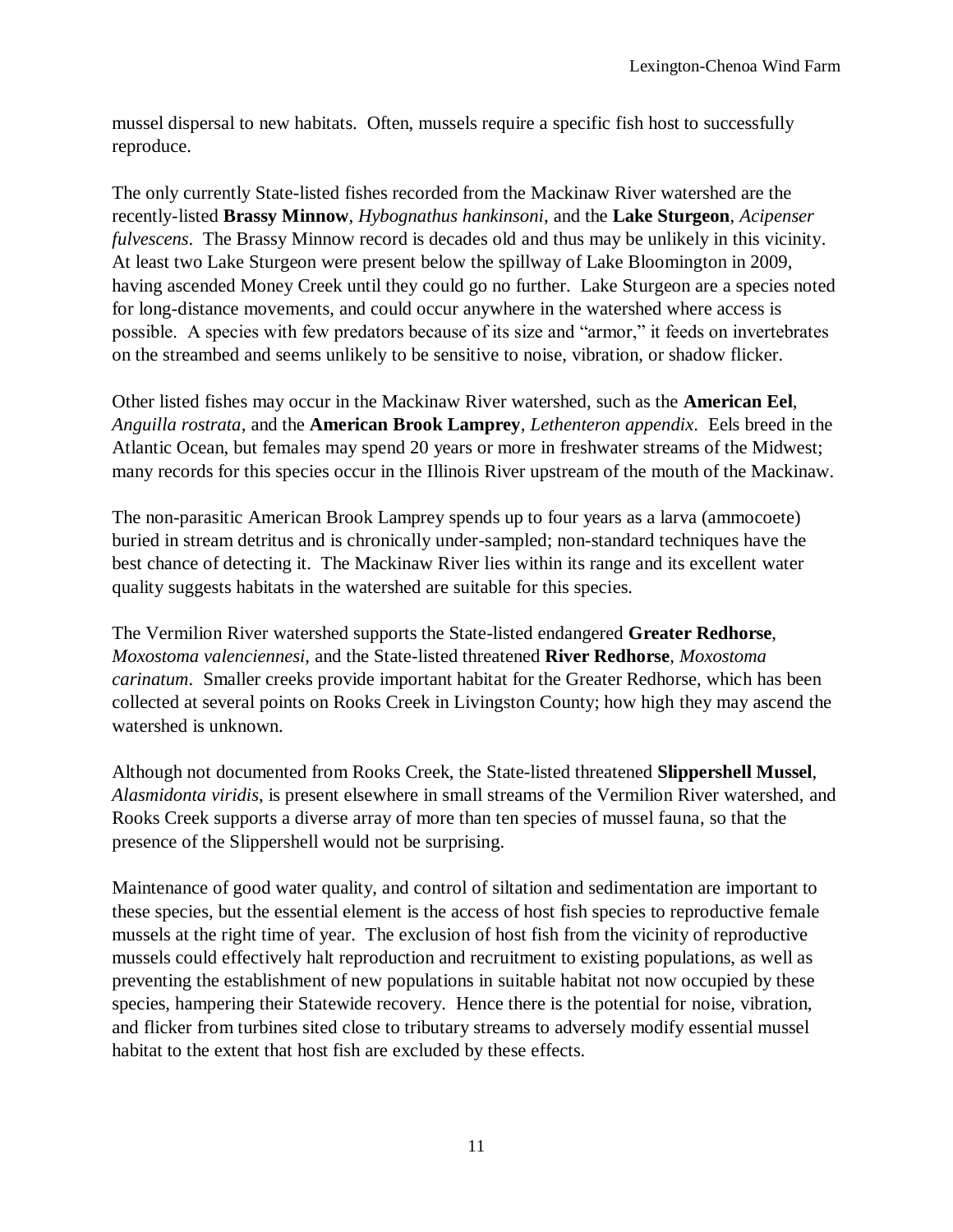The Mackinaw River is noted for its abundant records of the State-listed threatened amphibian, the **Mudpuppy Salamander**, *Necturus maculosus*. Grown Mudpuppies are large salamanders, eleven-to-twelve inches long. Nocturnal by preference, they are most often encountered by fishermen using trot-lines for catfish. During daylight, they hide beneath logs and boulders. This species is unusual for the fact it never reaches a fully-mature life stage and does not develop lungs, remaining dependent on external gills which confine it to the water. Despite its permanent adolescence, it reproduces by spawning in shallow riffles.

Another unusual feature of this cold-blooded animal is its preference for cold water: it is most active when water temperatures are around 40°F; it avoids water warmer than 72°F, and a temperature of 77°F is fatal to it. Unsurprisingly, this means it can only access its spawning areas in the winter and retreats to deeper pools in larger streams for the warmer months. However, the presence of cool groundwater emanating from field tiles may extend the habitats it can exploit in the summer.

The third unusual aspect of this animal is that it is the only known non-fish host of a North American mussel, the State-listed endangered **Salamander Mussel**, *Simpsonaias ambigua*. There are no records for this mussel species in the Mackinaw River or the Vermilion River watershed, but this is the most difficult mussel species to discover due to the fact they tend to abandon the Mudpuppy while it is resting in its nest beneath a log or boulder in deeper water, and such areas are often not examined during mussel surveys.

The Mudpuppy is a predator of crayfish and other invertebrates, as well as small fish. It has an extremely sensitive lateral line along both sides of its body, which aids it in navigation and in the detection of prey and predators. The importance of the lateral line may enhance its sensitivity to unusual stimuli, such as the noise and vibrations emanating from wind turbines. The Mudpuppy may also be sensitive to magnetic fields<sup>7</sup> and thermal effects<sup>8</sup> created by power lines routed beneath streams, and it may be alarmed by shadow-flicker.<sup>9</sup>

The concern for this species is that the vibration, noise, movement and magnetic fields or thermal effects associated with operating wind turbines may exclude Mudpuppies from spawning grounds in tributaries located within the turbine array, thus hampering reproduction. Unfortunately, the locations of Mudpuppy spawning areas in the Mackinaw River and its tributaries are currently unknown.

 $\overline{a}$ 

<sup>&</sup>lt;sup>7</sup> The strength of the magnetic field will vary based on the current, which in turn may vary with the strength of the wind and the number of turbines on that line.

<sup>&</sup>lt;sup>8</sup> The four-ought (0000) cables often used between turbines can fail at temperatures of 196°F; while they do not typically operate at anywhere near this limit, heat from the conductor enters the surrounding soil, and a saturated soil will conduct that heat more efficiently. To what degree this may heat the water in a stream above is unknown. <sup>9</sup> While the sun does not shine when the Mudpuppy is most active, the moon also causes shadow flicker. The Department is unaware of the availability of any models for lunar flicker, like those used to study the effects of solar flicker, because concerns typically center around the effects of solar flicker on humans. Unlike the Sun, the Moon has phases which would considerably complicate the creation of a model. Nonetheless, it is well known that many nocturnal species have synchronized their reproductive activities with the full or new moon, so that the flicker effect cast by moonlight is a legitimate concern for its influence on the behavior of nocturnal species.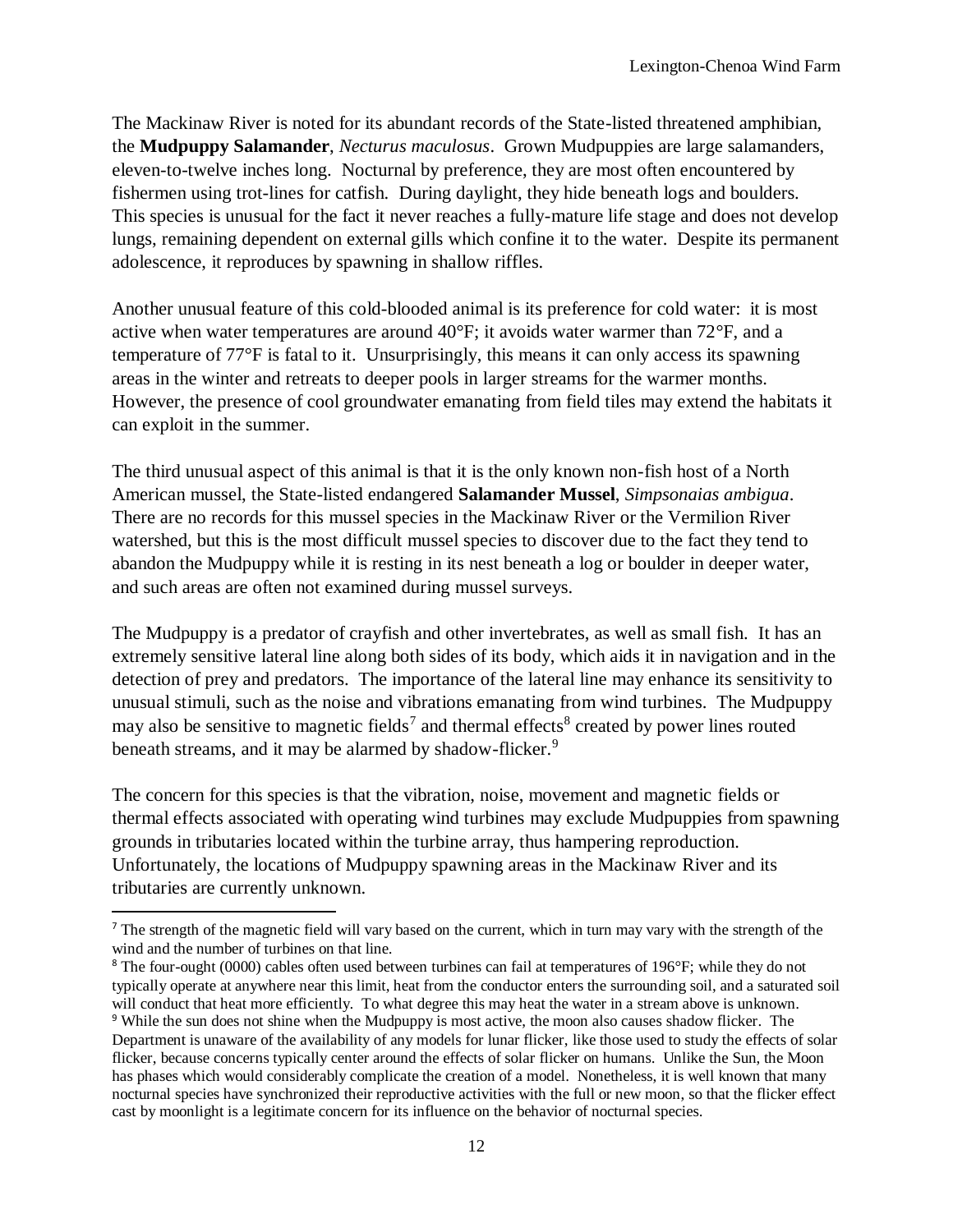## **Mammals.**

The fact mammalian predators, such as coyotes, may alter their hunting and foraging patterns has already been described.

The only State-listed endangered or threatened terrestrial mammal known to occur in McLean county is the threatened **Franklin's Ground Squirrel**, *Poliocitellus franklinii*. A colony of this species has persisted for more than twenty years in the right-of-way of Old Route 66 just south of the Mackinaw River, and this species was reported from the Weston Cemetery Prairie Nature Preserve in 1982. Young males of this species are known to disperse up to six miles from their natal burrow during their first year, and tend to follow linear features such as highways and railroads where appropriate habitat is present. Highways and railroads offer such habitat throughout the proposed facility, and this species is sometimes found occupying grassed waterways in row-crop fields or the spoils dredged from drains and channelized streams, which are also present in the project area.

Unlike many small mammals, this species is active during the daylight hours, but still spends most of its time underground. It has a long hibernation period which may extend from September to the end of April, limiting the time trapping surveys may be successful. Above ground, it prefers bright sunny days. It feeds on leaves, shoots, and seeds, but has a higher animal protein diet than any other rodent, consuming insects, the hatchlings of ground-nesting birds, and the young of mice and voles. Its own predators include weasels, coyotes, snakes, and birds of prey.

The latter factor may make this species sensitive to shadow flicker, which may mimic the shadows of soaring hawks. A study of Richardson's Ground Squirrels, a closely related species in California, found much higher levels of stress among ground squirrels living in proximity to wind turbines, as measured by the frequency of alarm calls, but could not establish the reasons for the higher stress. The older wind turbines in that area provided perches for raptors, which might be one explanation, but trees would do the same.

This Department speculates that shadow flicker is likely to stimulate defensive responses driving squirrels underground, and thus interfering with their normal foraging, feeding, and mating behaviors, the very definition of harassment, which is a form of prohibited taking.

The Department currently has no records of observations of this species within the boundaries of the proposed wind energy facility. Given the long-term colony not far away, there seems a possibility this species is present, but the Department does not feel trapping surveys for this species in this project area are justified absent further evidence.

Consultation on the part of the Department is closed, unless the County desires additional information or advice related to this proposal. In accordance with 17 Ill. Adm. Code 1075.40(h),